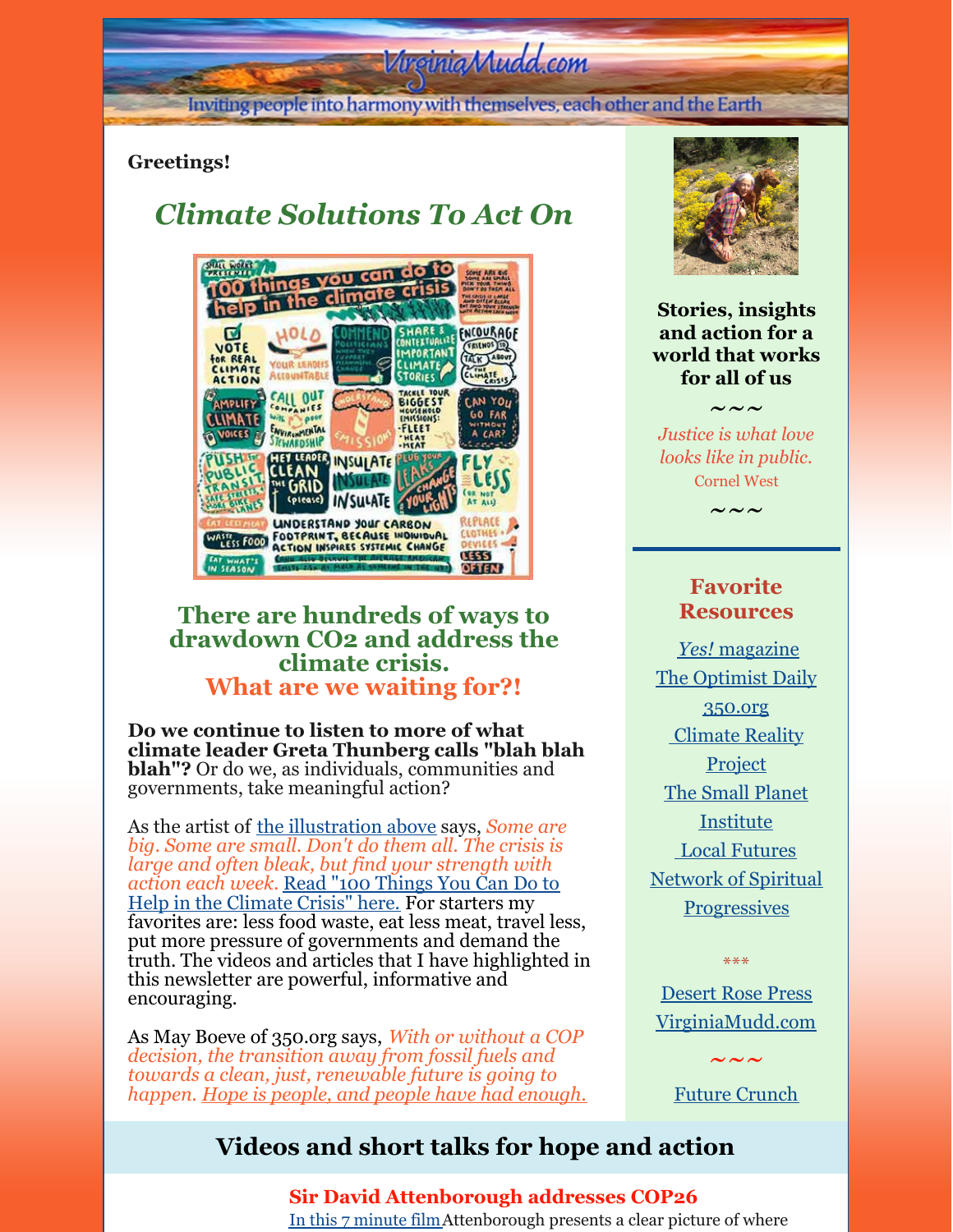

we're at and what needs to be done. "It all comes down to a single number: emissions of CO2 in the atmosphere.... We are already in trouble. This story [of climate change] is one of inequality as well as instability." He says we are focussing on short term goals and failing to see the big picture. He implores us to "turn the tragedy into triumph."

He tells us what we must, and can, do. "Our motivation should not be fear, but hope." This is an eloquent, [no-nonsense](https://www.youtube.com/watch?v=A6SO0xkr_uI) speech.



### **"What To Do When Climate Change Feels Unstoppable"**

**In an excellent 15 min. TED Talk Clover Hogan, climate activist and founder of Force of Nature Clover Hogan** shares her personal story and talks to us about how to shift out of despair and denial. "When you look back on your own life, what do you want to see? Will you have chosen despair, denial, or

something different? Will you have been a spectator to our planet's problems or the person who did something to fix them? What will your story be?" [Watch](https://www.ted.com/talks/clover_hogan_what_to_do_when_climate_change_feels_unstoppable/transcript?language=en#t-747332) her here.



### **"How to make radical climate action the new normal"**

**Here is another very worthwhile TED Talk by climate advocate and Vice President Al Gore.** He shares examples of extreme climate events (think: fires, floods and atmospheric tsunamis), identifies the man-made systems holding

us back from progress and invites us all to join the movement for climate justice: "We can do this. This is the biggest emergent social movement in all of history. And if anybody thinks that we don't have the political will, remember, political will is itself a renewable resource. " [Watch](https://www.ted.com/talks/al_gore_how_to_make_radical_climate_action_the_new_normal?emci=c7c4ead9-b23c-ec11-9820-c896653b26c8&emdi=3d9ddb08-b63c-ec11-9820-c896653b26c8&ceid=509364) the 15 min. video.

# **Good Articles for Climate Solutionists**



### **A Fossil Fuel Non-Proliferation Treaty for Climate**

Whereas the nuclear treaty required nations to agree never to develop nuclear weapons, the fuel treaty would require nations to agree to leave most of their fossil fuel reserves in the ground forever. In 2021, the Dalai Lama and 100 other Nobel laureates in

peace, literature, medicine, physics, chemistry, and economics signed a letter giving the treaty full-throated support. Read the story and book [review](https://www.yesmagazine.org/environment/2021/11/09/climate-change-carbon-emissions-fossil-fuel-treaty?utm_medium=email&utm_campaign=YESDaily_2021110&utm_content=YESDaily_2021110+CID_459839677072c907ad6b1cb20e10cf95&utm_source=CM&utm_term=Read the book excerpt) of*The Path to a [Livable](https://www.yesmagazine.org/environment/2021/11/09/climate-change-carbon-emissions-fossil-fuel-treaty?utm_medium=email&utm_campaign=YESDaily_2021110&utm_content=YESDaily_2021110+CID_459839677072c907ad6b1cb20e10cf95&utm_source=CM&utm_term=Read the book excerpt) Future*

**Two other noteworthy articles addressing the climate crisis.** Given the scale of the crisis we face, signs of urgency, ambition, and leadership are hard to find, but there are reasons to be positive and optimistic. Here are two perspectives: Ten Reasons to be [Optimistic](https://www.yesmagazine.org/environment/2021/11/05/climate-change-optimism?utm_medium=email&utm_campaign=YESDaily_20211109&utm_content=YESDaily_20211109+CID_28385610e22e650b3ee492db0fa10bce&utm_source=CM&utm_term=10 Reasons to Be Optimistic About Climate Change) (Without Being Naive) About Climate Change Ten Ways to [Confront](https://www.theguardian.com/environment/2021/nov/18/ten-ways-confront-climate-crisis-without-losing-hope-rebecca-solnit-reconstruction-after-covid?CMP=Share_iOSApp_Other) the Climate Crisis Without Losing Hope.

# **Good Information, Stories & Resources**



**The EU plans to ban imports that rely on deforestation.**

Beef, palm oil, cocoa and other products linked to

deforestation will be banned from entering the EU under landmark legal proposals that attempt to help prevent the felling of the world's great forests. Here's the [article.](https://www.theguardian.com/environment/2021/nov/17/eu-deforestation-beef-coffee-import-ban-commodities-endangered-forests)



**What Can I do?** Clifford created this bumper sticker to inspire folks to take action to address